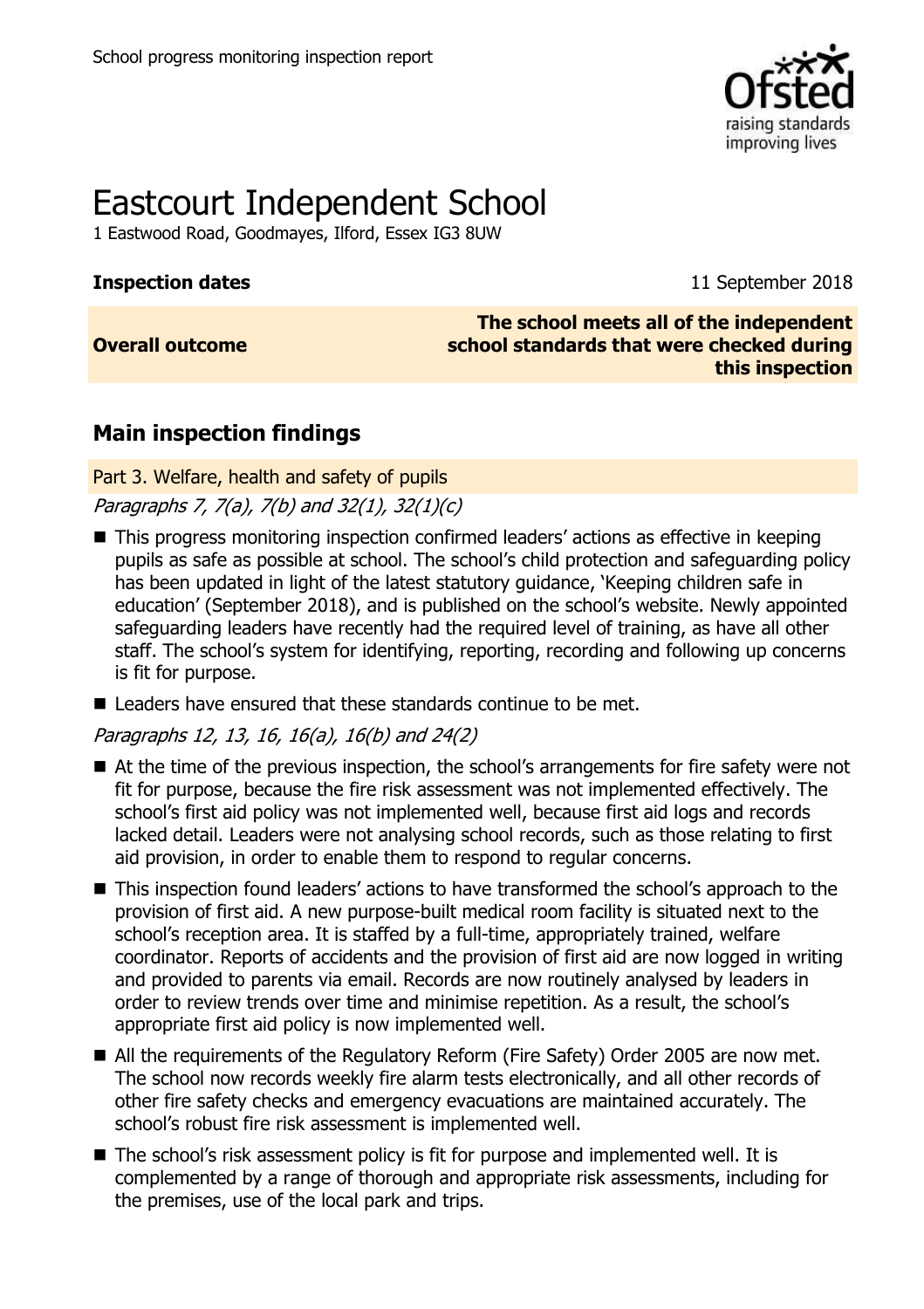

■ Leaders have taken appropriate action to ensure that the independent school standards in this part are now met.

Part 8. Quality of leadership in and management of schools Paragraph 34(1), 34(1)(a), 34(1)(b) and 34(1)(c)

- At the time of the previous inspection, leaders did not ensure that the independent school standards were met consistently.
- The school's action plan was not fit for purpose, because leaders had not addressed the specific failings identified in the previous inspection report.
- However, this inspection found all the requirements to be met. Leaders have worked diligently to remedy all the identified weaknesses and have successfully ensured that the arrangements for fire safety, first aid and risk assessment are effective.
- Leaders have taken appropriate action to ensure that the independent school standards in this part are now met.

Statutory requirements of the Early Years Foundation Stage

- At the previous inspection, the statutory safeguarding and welfare requirements were not met overall, because of the failings identified above in relation to first aid, fire safety and risk assessment.
- As leaders have taken appropriate action to ensure all the independent school standards are now met, the associated statutory requirements of the early years foundation stage are now also met.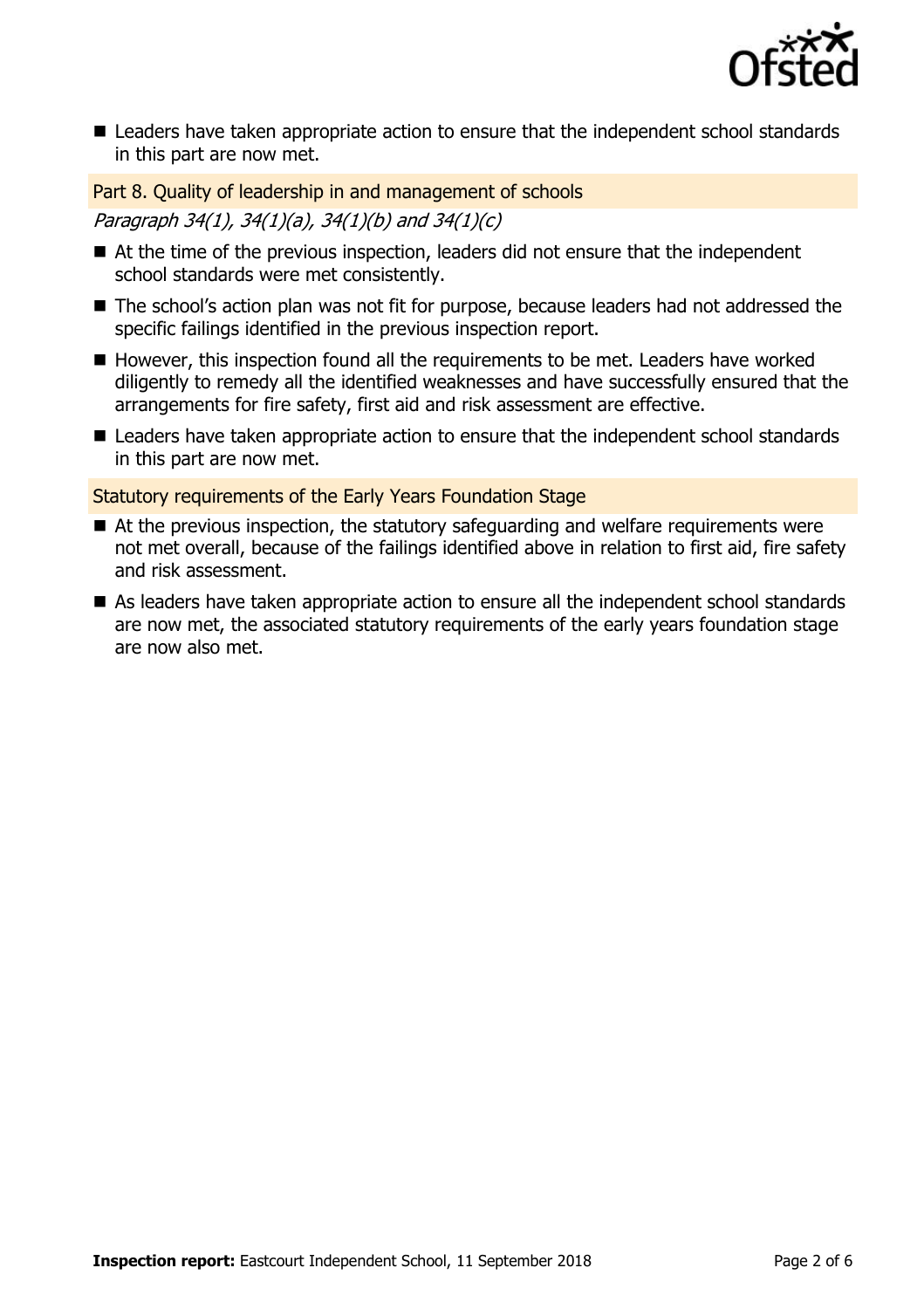

## **Compliance with regulatory requirements**

The school meets the requirements of the schedule to the Education (Independent School Standards) Regulations 2014 ('the independent school standards') and associated requirements that were checked during this inspection. This included the standards and requirements that the school was judged to not comply with at the previous inspection. Not all of the standards and associated requirements were checked during this inspection.

#### **The school now meets the following independent school standards**

- Ensure compliance with the Regulatory Reform (Fire Safety) Order 2005 (paragraph 12).
- Ensure that first aid is administered in a timely and competent manner by the drawing up and effective implementation of a written first aid policy (paragraph 13).
- Ensure that the welfare of pupils at the school is safeguarded and promoted by ensuring that a written risk assessment policy is effectively implemented and that risk assessments are specific and that appropriate action is taken to reduce risks that are identified (paragraph 16, 16(a) and 16(b)).
- Ensure that a medical room facility is always readily available to be used (paragraph 24(2)).
- **Ensure that the proprietor and persons with leadership and management responsibilities** at the school demonstrate good skills and knowledge appropriate to their role so that the independent school standards are met consistently, they fulfil their responsibilities effectively and actively promote the well-being of pupils (paragraph 34(1), 34(1)(a),  $34(1)(b)$  and  $34(1)(c)$ ).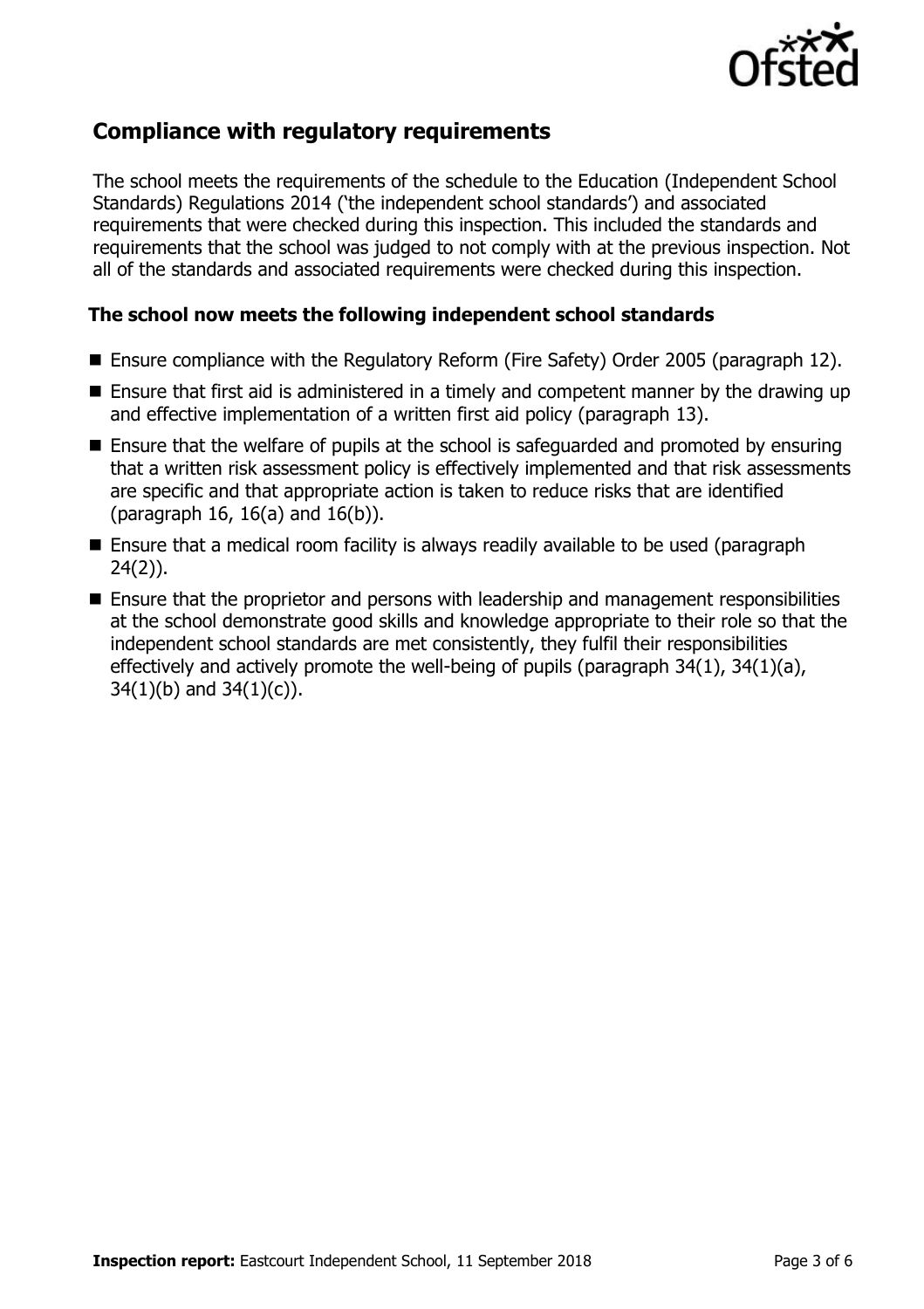

## **School details**

| Unique reference number | 102869   |
|-------------------------|----------|
| DfE registration number | 317/6055 |
| Inspection number       | 10067102 |

This inspection was carried out under section 109(1) and (2) of the Education and Skills Act 2008, the purpose of which is to advise the Secretary of State for Education about the school's suitability for continued registration as an independent school.

| Type of school                      | Selective day school             |
|-------------------------------------|----------------------------------|
| <b>School status</b>                | Independent school               |
| Age range of pupils                 | 3 to 11                          |
| Gender of pupils                    | Mixed                            |
| Number of pupils on the school roll | 305                              |
| Number of part-time pupils          | <b>None</b>                      |
| Proprietor                          | Eastcourt Independent School Ltd |
| Chair                               | Martin Ayres                     |
| <b>Headteacher</b>                  | <b>Christine Redgrave</b>        |
| Annual fees (day pupils)            | £7,500                           |
| Telephone number                    | 020 8590 5472                    |
| Website                             | www.eastcourtschool.org.uk       |
|                                     |                                  |
| <b>Email address</b>                | admin@eastcourtschool.org.uk     |

### **Information about this school**

- Eastcourt Independent School is a selective day school.
- The proprietor is also the headteacher and is supported by a senior leadership team and an advisory board.
- The early years provision consists of two Reception classes. All children attend the Reception classes full-time. There are two classes in each of the year groups, from Year 1 to Year 6.
- The school's previous inspection was a full standard inspection in February 2018.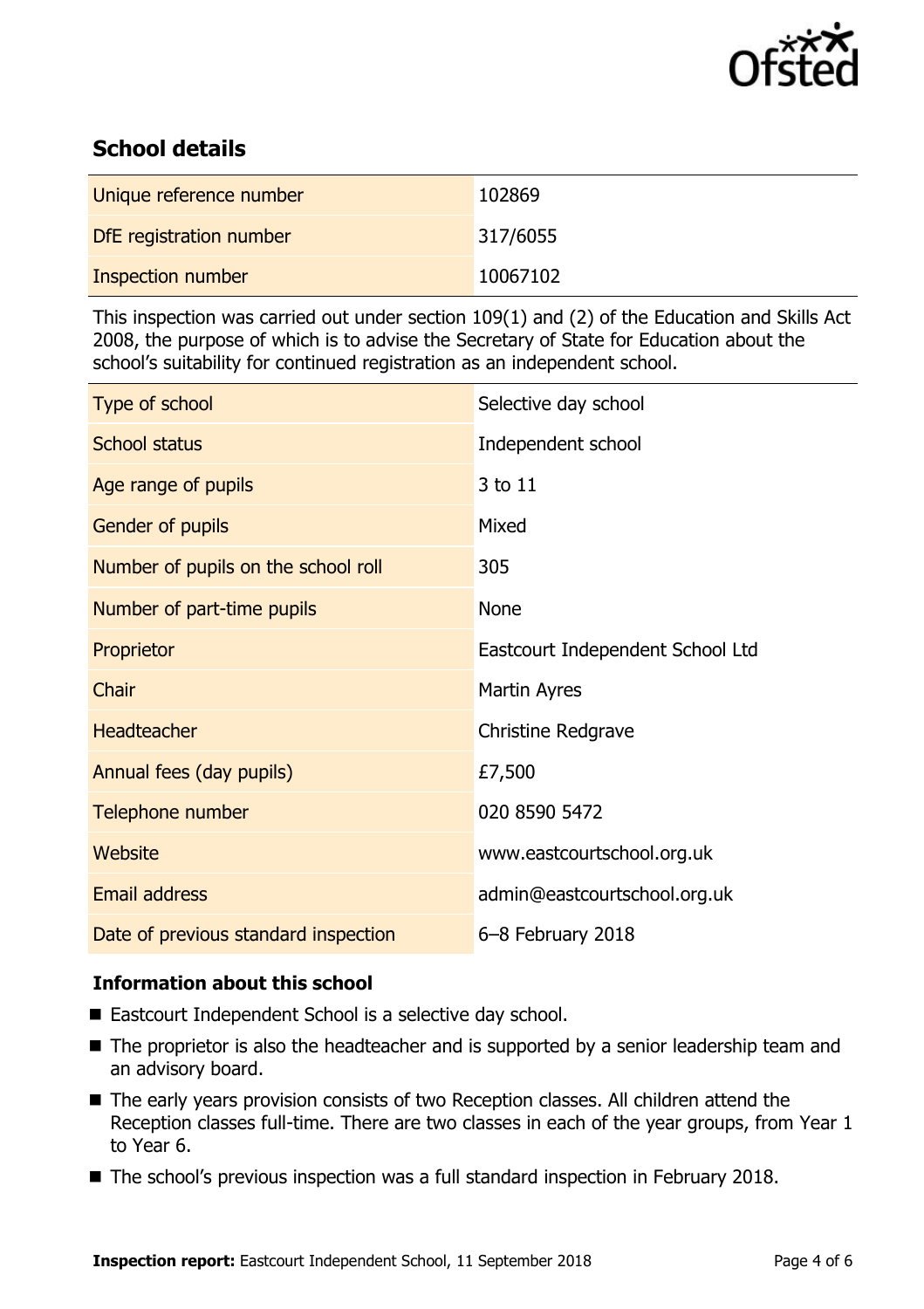

## **Information about this inspection**

- This inspection was carried out at the request of the registration authority for independent schools. The purpose of the inspection was to monitor the progress that the school has made in meeting the independent school standards and other requirements that it was judged to not comply with at its previous inspection.
- This inspection was the school's first progress monitoring inspection and was conducted without notice.
- In February 2018, a full standard inspection of the school judged it to be inadequate. The school submitted an action plan. Ofsted's review of this plan judged it not to be acceptable. The inspection focused on the school's progress against specific requirements within Parts 3, 5 and 8 of the independent school standards and some of the requirements of the early years foundation stage.
- $\blacksquare$  The inspector met with the proprietor, who is also the headteacher, and the deputy headteacher. He toured the premises, focusing on fire safety and the provision of first aid. He observed pupils playing during breaktime and scrutinised the school's systems and documentation related to fire safety, first aid, risk assessment and safeguarding.
- The inspection took account of the 33 responses to Ofsted's online survey for parents, Parent View.

#### **Inspection team**

James Waite, lead inspector **Constanting Constanting Constanting Constanting Constanting Constanting Constanting Constanting Constanting Constanting Constanting Constanting Constanting Constanting Constanting Constanting C**